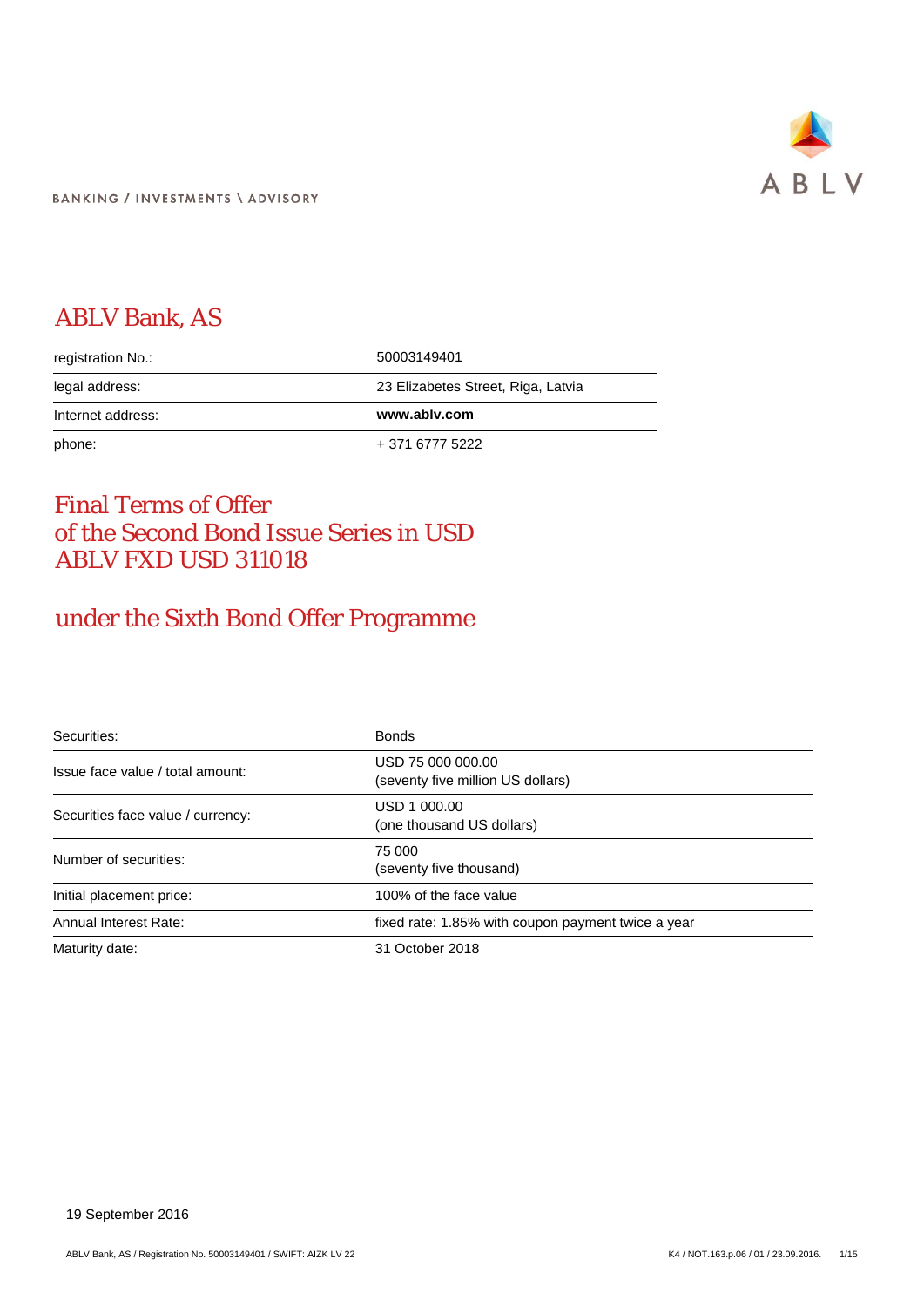## TABLE OF CONTENTS

| 1.             |  |
|----------------|--|
| 2.             |  |
| 3 <sub>1</sub> |  |
| 4.             |  |
| 5.             |  |
| 6.             |  |
| 7 <sub>1</sub> |  |
| 8.             |  |
| 9.             |  |
| 10.            |  |

Appendixes include the Bond issue summary and the sample order form to be submitted by the Investor to conclude the financial instruments transaction.

Appendix 1: Bond issue summary.

Appendix 2: "Financial Instrument' Trade Order" form.

The Final Terms are prepared in accordance with the requirements of paragraph 4 of article 5 of the Directive 2003/71/EC of the European Parliament and of the Council.

The Final Terms shall be read together with ABLV Bank, AS Base Prospectus of the Sixth Bond Offer Programme and Amendments to ABLV Bank, AS Base Prospectus of the Sixth Bond Offer Programme (hereinafter – Amendments). The Base Prospectus and Amendments are published at the Issuer's home page **www.ablv.com**. Full information on the Issuer and the Bond issue can be only obtained reading the Base Prospectus together with Amendments and the Final Terms. The Bond issue summary is appended to these Final Terms.

### **Notice**

Before making a decision on investing in the Bonds, any Investor shall independently and, if necessary, engaging an advisor, generally assess the information provided in the Base Prospectus and these Final Terms.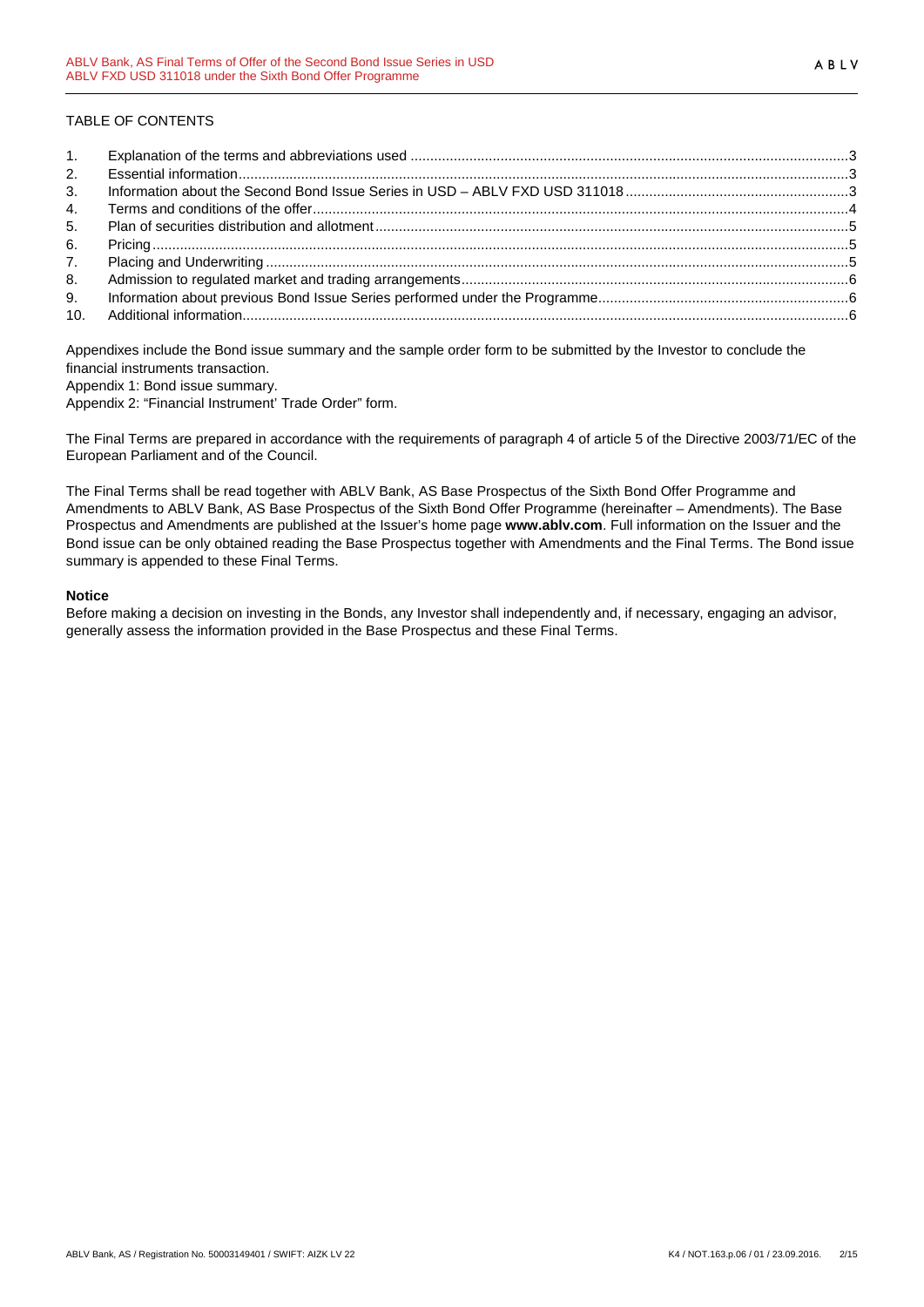### <span id="page-2-0"></span>**1. Explanation of the terms and abbreviations used**

**Second Bond Issue Series in USD** or **ABLV FXD USD 311018** – the Bonds that are issued pursuant to ABLV Bank, AS Base Prospectus of the Sixth Bond Offer Programme, Amendments and these Final Terms of Offer.

**Note:** the other terms and abbreviations used correspond to those included in the Base Prospectus.

#### <span id="page-2-1"></span>**2. Essential information**

2.1. Interest of natural and legal persons involved in the issue/ offer N/A

#### 2.2. Reasons for the offer

Objective of the Second Bond Issue Series in USD shall be raising of funds that the Issuer will use for financing its operating activities, including without limitation:

- improvement of the ABLV Bank assets' and liabilities' distribution into maturity bands;
- increase and maintenance of the liquidity level required for activities of ABLV Bank.

### <span id="page-2-2"></span>**3. Information about the Second Bond Issue Series in USD – ABLV FXD USD 311018 (under the Sixth Bond Offer Programme)**

| Issuer:                                       | ABLV Bank, AS                                                                                                                        |
|-----------------------------------------------|--------------------------------------------------------------------------------------------------------------------------------------|
| Securities:                                   | <b>Bonds</b>                                                                                                                         |
| ISIN:                                         | LV0000802163                                                                                                                         |
| Type of securities:                           | In bearer form                                                                                                                       |
| Class of securities:                          | Without restraint on alienation                                                                                                      |
| Collateral:                                   | Not secured with pledge                                                                                                              |
| Depository:                                   | Joint stock company Latvian Central Depository                                                                                       |
| Regulated market:                             | Stock Exchange Nasdaq Riga                                                                                                           |
|                                               | <b>Baltic Bond List</b>                                                                                                              |
| Currency of the Bond issue:                   | USD (US dollars)                                                                                                                     |
| Face value/total amount of the Bond issue:    | USD 75 000 000.00 <sup>1</sup>                                                                                                       |
|                                               | (seventy five million US dollars)                                                                                                    |
| Bond Face Value:                              | USD 1 000.00                                                                                                                         |
|                                               | (one thousand US dollars)                                                                                                            |
| Number of the Bonds:                          | 75 0001                                                                                                                              |
|                                               | (seventy five thousand)                                                                                                              |
| <b>Annual Interest Rate:</b>                  | Fixed: 1.85%                                                                                                                         |
|                                               | (one and 85/100 percent)                                                                                                             |
| Date of the Interest Income calculation:      | 5 working days before the Interest Income payment date                                                                               |
| Frequency and dates of the Interest Income    | Twice a year: on 31 October and 30 April,                                                                                            |
| payments:                                     | starting from 30 April 2017, ending on 31 October 2018                                                                               |
| Maturity date of the Bonds:                   | 31 October 2018                                                                                                                      |
|                                               | • The Issuer shall be entitled to prematurely redeem the part of the<br>Bond issue the initial placement of which was not performed; |
| Premature redemption                          | The Issuer shall be entitled to prematurely redeem the Bonds that the                                                                |
| (call option):                                | Issuer purchased in the secondary securities market or acquired                                                                      |
|                                               | otherwise in compliance with provisions of the normative acts,                                                                       |
|                                               | provided that normative acts contain no limitations with regard to such                                                              |
|                                               | redemption.<br>The Investor shall not be entitled to claim the Face Value and accrued                                                |
| Early repayment claim<br>(put option):        | interest to be repaid by the Issuer before maturity.                                                                                 |
| Arrangements for the amortisation of the loan | N/A                                                                                                                                  |
|                                               | Fixed interest rate is set for the Bonds. The Bond yield does not depend                                                             |
| Information on yield                          | on the changes in the base interest rate in the interbank market.                                                                    |
| Yield calculation method                      | Pursuant to paragraph 6.9 of the Base Prospectus                                                                                     |
| Representation of the Investors               | Pursuant to paragraph 6.14 of the Base Prospectus                                                                                    |
|                                               |                                                                                                                                      |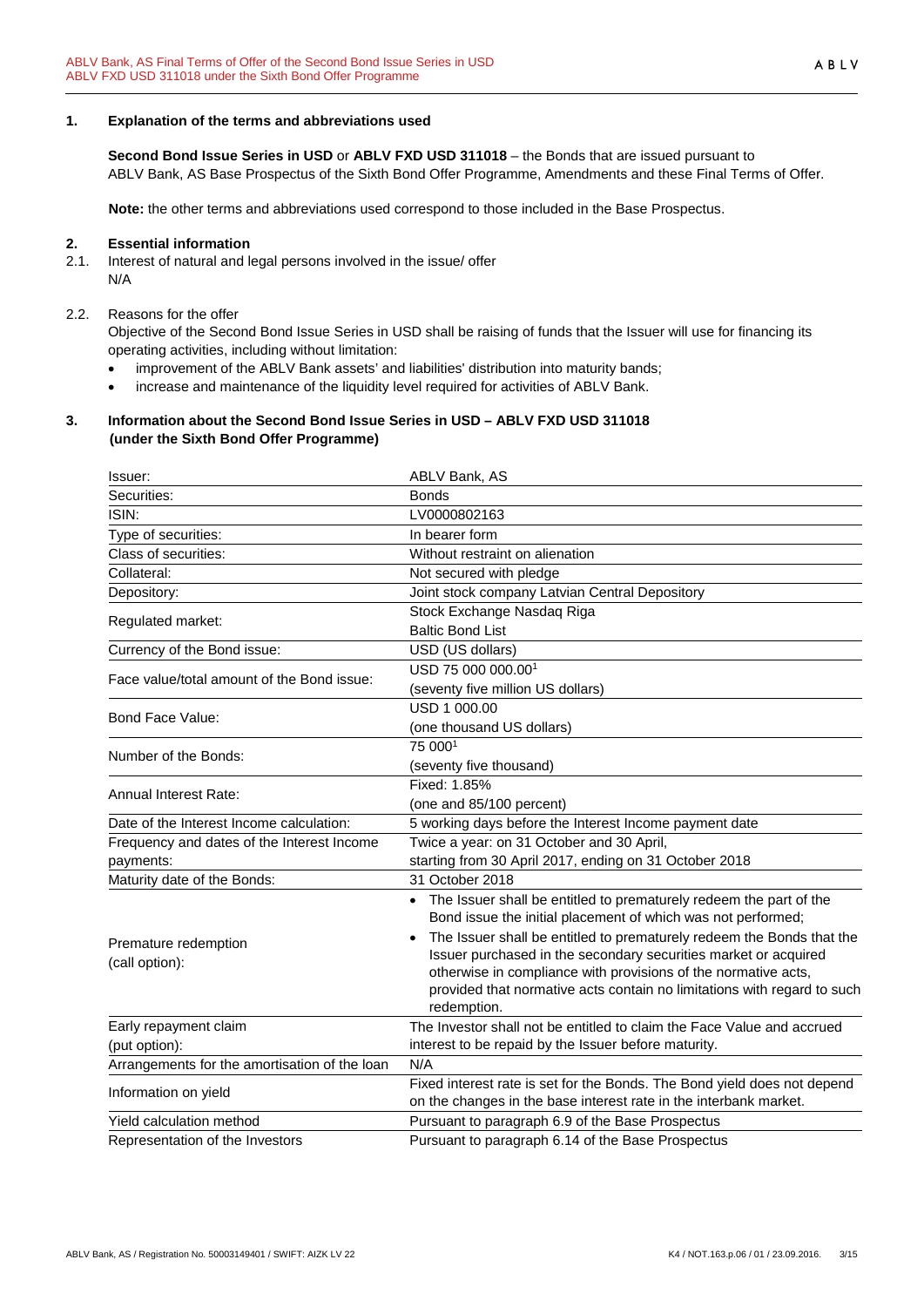|                                          | The bonds are issued and public onemig is periormed pursuant to the<br>following decisions of ABLV Bank:                                                                                                               |
|------------------------------------------|------------------------------------------------------------------------------------------------------------------------------------------------------------------------------------------------------------------------|
|                                          | • decision on the bond issue of the ordinary meeting of shareholders,<br>dated 7 April 2016 (Minutes No. 1, paragraph 5.11);                                                                                           |
|                                          | decision of the Board on approving the Base Prospectus of the<br>$\bullet$<br>Sixth Bond Offer Programme, dated 7 April 2016 (Minutes No. V-27,<br>paragraph 1);                                                       |
| Decisions on the Bond issue              | decision of the Board on the Base Prospectus of the Sixth Bond Offer<br>Programme including recommendations of the Financial and Capital<br>Market Commission, dated 22 April 2016 (Minutes No. V-31,<br>paragraph 1); |
|                                          | • decision of the Board on the Amendments to ABLV Bank, AS Base<br>Prospectus of the Sixth Bond Offer Programme (Minutes No. V-48,<br>paragraph 2);                                                                    |
|                                          | decision of the Board on approval of ABLV Bank, AS Final Terms of<br>Offer of the Second Bond Issue Series in USD -                                                                                                    |
|                                          | ABLV FXD USD 311018 under the Sixth Bond Offer Programme,<br>dated 19 September 2016 (Minutes No. V-65).                                                                                                               |
| Issue date:                              | 31 October 2016                                                                                                                                                                                                        |
| Public offer start date:                 | Not later than on 23 September 2016, the information shall be published<br>at the Issuer's home page www.ablv.com                                                                                                      |
|                                          | The public offer start date is 29 September 2016                                                                                                                                                                       |
| Public offer end date:                   | 24 October 2016                                                                                                                                                                                                        |
|                                          |                                                                                                                                                                                                                        |
| Decision on concluding the transactions: | Pursuant to paragraph 8.4 of the Base Prospectus, the decision on<br>concluding the transactions will be made on 27 October 2016                                                                                       |

The Bonds are issued and public offering is performed pursuant to the

<sup>1</sup> Before the end of the public offer period, but not later than 4 (four) working days prior to the public offer end date, the Issuer may increase the Issue Series size. If amendments to the Final Terms are made, those shall be published in the same way as the Final Terms.

For the purposes of the Base Prospectus and these Final Terms, the Issuer shall be an institution that borrows funds by issuing the Bonds.

## <span id="page-3-0"></span>**4. Terms and conditions of the offer**

### 4.1. Initial placement process

The initial placement process is described in paragraph 8.4 of the Base Prospectus.

The total amount of the Second Bond Issue Series in USD is USD 75 000 000.00 (seventy five million US dollars).

The public offer start date is 29 September 2016.

A representative of the Investment Company or the Investor itself, provided it has a financial instruments account opened with ABLV Bank, shall submit an order to the Issuer, using the sample form "Financial Instruments' Trade Order" appended hereto, on working days from 08:30 till 18:30. The order may also be submitted electronically, using a corresponding order form in ABLV Bank Internetbank.

The public offer end date shall be 24 October 2016. Orders shall be accepted by ABLV Bank till the end of the working day, i.e., 18:30, or electronically – till the end of the day, i.e., 24:00.

Information about the order submission can be obtained:

- by phone: + 371 6700 2777
- via e-mail: **ibas@ablv.com**

The orders submitted to the Issuer may not be altered or revoked.

- 4.2. A description of the possibility to reduce subscriptions and the manner for refunding excess amount paid by applicants N/A
- 4.3. Details of the minimum and / or maximum amount of application Pursuant to paragraph 8.4 of the Base Prospectus, maximum number of the Bonds that a single Investor may apply for is not set. The Investor may not apply for purchasing less than 1 (one) Bond.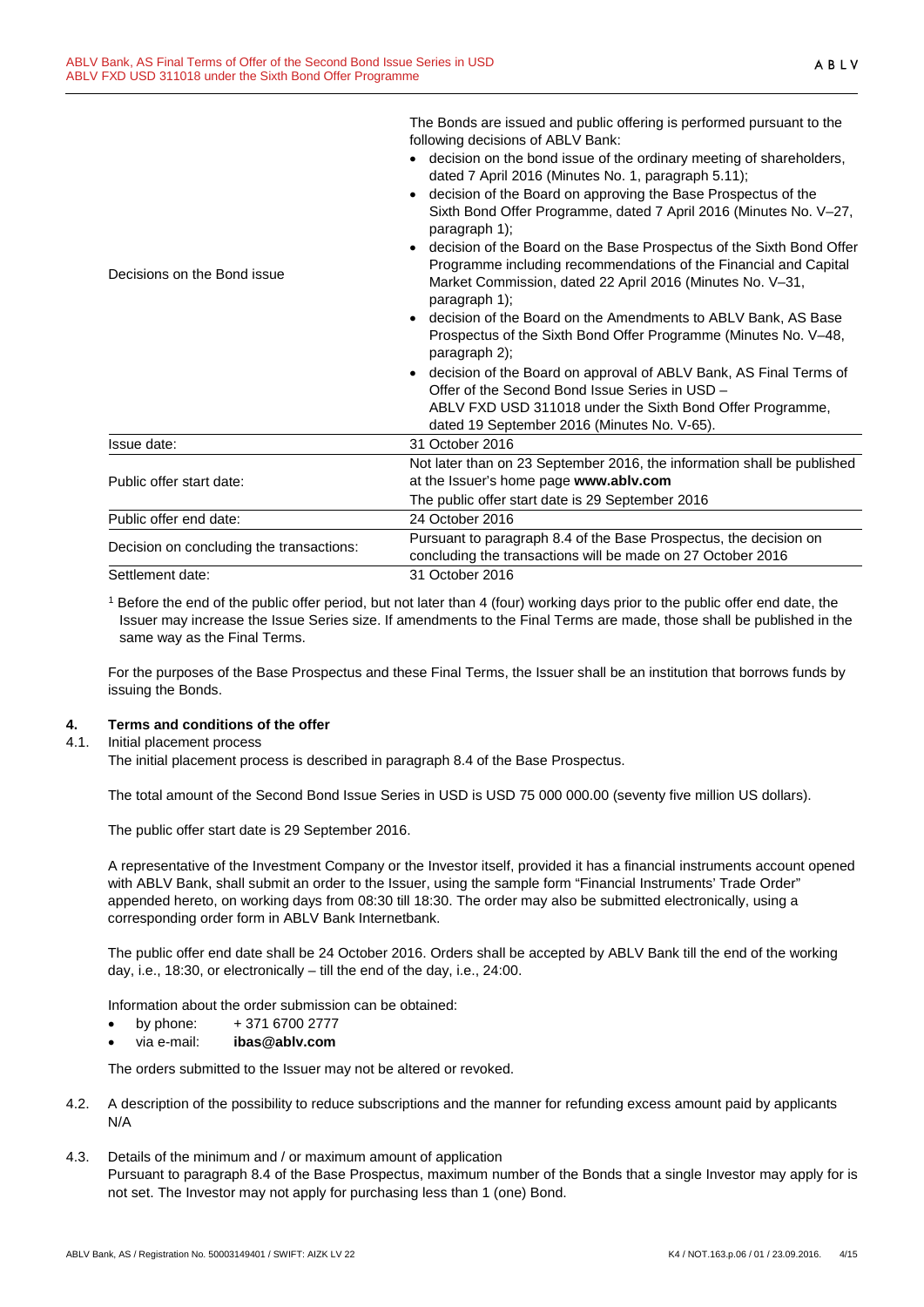### 4.4. Settlement process

Within this Bond Issue Series, settlement under initial placement transactions shall be performed as follows:

• not applying the DVP principle, if agreed so by the underwriter and the Investor, or

• applying the DVP principle, regulated by the respective LCD rules On DVP Settlement for OTC Transactions. If the transaction parties agree on not applying the DVP principle, the moment of the Bonds' delivery and the moment of payment may be different. The Investor shall ensure funds in the respective account on the day agreed upon by the transaction parties, whereas the Bonds shall be credited to the Investor's account on the day agreed upon by the transaction parties.

DVP shall be executed on the T+2 day, where "T" stands for the day of concluding the Bond purchase transaction, and "2" is the 2nd (second) working day after the day of concluding the Bond purchase transaction.

The day of concluding the transaction shall be the day of making the decision on concluding the transaction – for this Series it is set to be 27 October 2016.

The settlement date under the Second Bond Issue Series in USD shall be 31 October 2016.

4.5. Information about results

Pursuant to paragraph 8.6 of the Base Prospectus, information on the initial placement results will be published at the Issuer's home page **www.ablv.com** within 10 (ten) working days after the public offer end date.

4.6. The procedure for the exercise of any right of pre-emption, the negotiability of subscription rights and the treatment of subscription rights not exercised. N/A

## <span id="page-4-0"></span>**5. Plan of securities distribution and allotment**

- 5.1. Offering the Bonds simultaneously in the markets of two or more countries N/A
- 5.2. Notification to applicants of the Bond amount allotted The Bank shall send a confirmation of the concluded transaction to the Investor, following the procedure set forth in ABLV Capital Markets, IBAS, General Terms of Business. The General Terms of Business are available at the Issuer's home page **[www.ablv.com](http://www.ablv.com/)**.

## <span id="page-4-1"></span>**6. Pricing**

- 6.1. Initial placement price of a Bond Initial placement price of a Bond is set to be **100%** of the Bond's face value. The Bond's face value is USD 1 000.00 (one thousand US dollars).
- 6.2. Pricing method

ABLV Bank Board will determine the Bonds' price depending on the situation in secondary market of similar securities then present and, in particular, based on evaluation of the demand in the securities market and yield of comparable market instruments. The price determined by ABLV Bank for the Bond Issue Series shall be the same for all Investors and shall remain constant throughout the whole initial placement period.

6.3. Application of expenses and taxes

Purchasing the Bonds during the initial placement period, the Investor will have to transfer just set Bond sale price to the Issuer for each Bond unit being purchased.

Additional expenses under the transaction, which might include, without limitation, fees for account opening, for transaction conclusion and execution, may vary in different Investment Companies, and the Investor can find those out in the respective Investment Company engaged by the Investor in concluding the Bonds' purchase transaction as intermediary. ABLV Bank will not receive the said fees and payments charged by other Investment Companies and shall not be responsible for those additional expenses.

The Issuer shall be responsible for withholding and payment of taxes in compliance with the procedures and amount stated in the Republic of Latvia normative acts. The Issuer shall not be responsible for payment of taxes where the Republic of Latvia normative acts do not stipulate the Issuer's duty to assess and withhold the tax amount before making Interest Income payments.

## <span id="page-4-2"></span>**7. Placing and Underwriting**

7.1. Offer coordinator N/A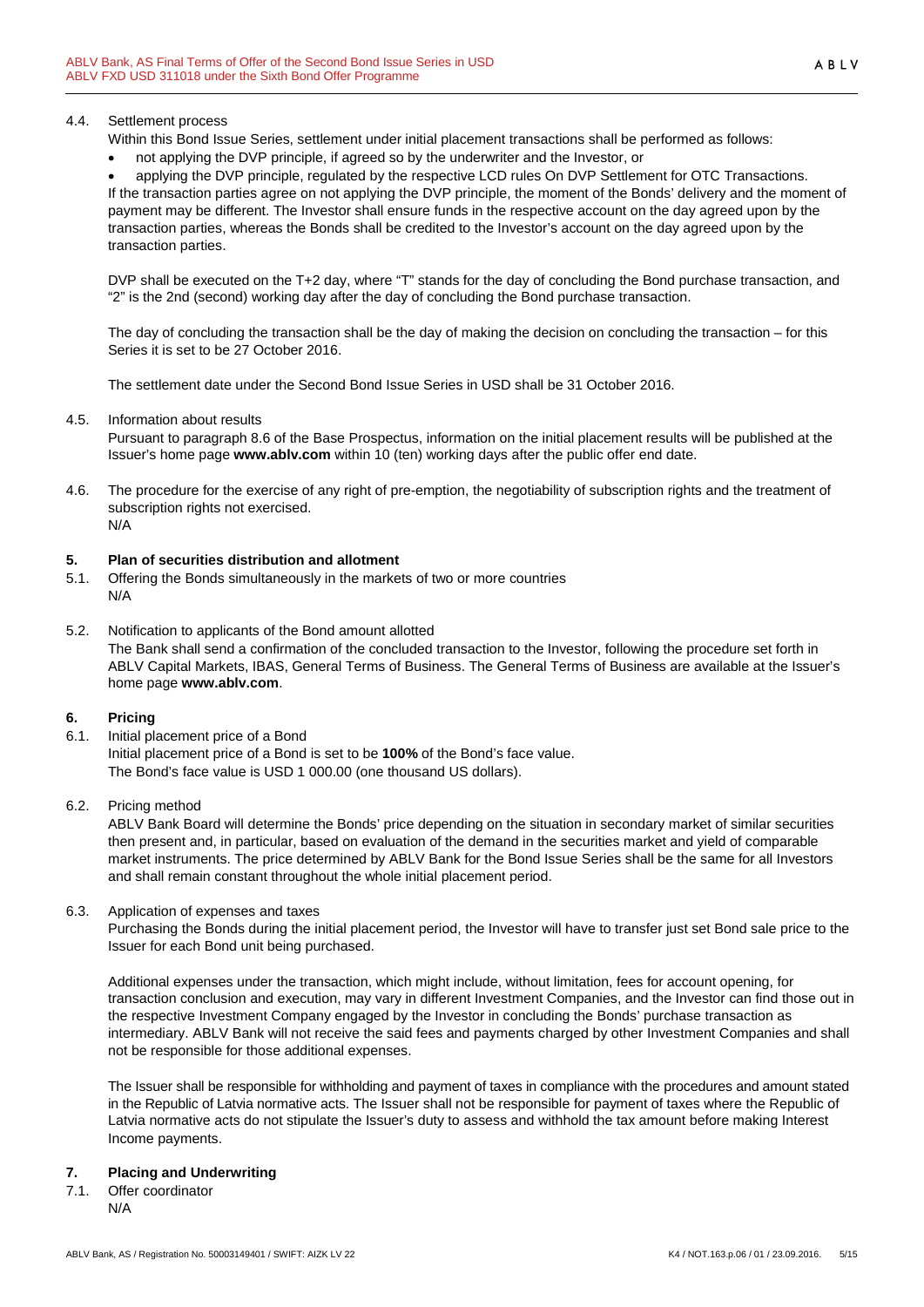# 7.2. Depository

Joint stock company Latvian Central Depository, legal address: 1 Vaļņu Street, Riga, Latvia.

- 7.3. Entities agreeing to underwrite the issue N/A
- 7.4. Time of reaching the underwriting agreement N/A

## <span id="page-5-0"></span>**8. Admission to regulated market and trading arrangements**

8.1. Term and conditions of admission to regulated market Pursuant to paragraph 9 of the Base Prospectus, application for admitting the Bonds to the regulated market will be prepared in accordance with the Stock Exchange requirements and submitted within 3 (three) months after the end of the initial placement at the latest.

## 8.2. Regulated market

Stock Exchange Nasdaq Riga, Baltic Bond List.

8.3. Entities which have a firm commitment to act as intermediaries in secondary trading, providing liquidity through bid and offer rates and description of the main terms of their commitment N/A

## <span id="page-5-1"></span>**9. Information about previous Bond Issue Series performed under the Programme**

- One issue performed under ABLV Bank, AS, First Offer Programme,
- Three issues performed under ABLV Bank, AS, Second Offer Programme,
- Three issues performed under ABLV Bank, AS, Third Offer Programme,
- Five issues performed under ABLV Bank, AS, Fourth Offer Programme,
- Seven issues performed under ABLV Bank, AS, Fifth Offer Programme and
- Two issues performed under ABLV Bank, AS, Sixth Offer Programme

have been included in the Baltic Bond List of the Stock Exchange Nasdaq Riga regulated markets.

Under ABLV Bank, AS, Sixth Offer Programme, there were two issues performed and included to securities lists of Nasdaq Riga regulated markets:

|                                | Straight coupon bonds in USD | Straight coupon bonds in USD |
|--------------------------------|------------------------------|------------------------------|
| <b>ISIN</b>                    | LV0000802072                 | LV0000802080                 |
| Issue size                     | USD 75 000 000,00            | EUR 20 000 000,00            |
| Issue name                     | ABLV FXD USD 110718          | ABLV FXD EUR 110718          |
| Coupon rate (p.a.)             | Fixed: 1.85%                 | Fixed: 0.70%                 |
| Current interest income period | 11.07.2016 - 10.01.2017      | 11.07.2016 - 10.01.2017      |
| Issue date                     | 11.07.2016                   | 11.07.2016                   |
| Maturity date                  | 11.07.2018                   | 11.07.2018                   |

Simultaneously with the Second Bond Issue Series in USD, the following public offering is performed under the Sixth Bond Offer Programme:

- Second Bond Issue Series in EUR ABLV FXD EUR 311018 straight 2-year bonds;
- Third Bond Issue Series in EUR ABLV SUB EUR 311026 subordinated bonds.

The Investors can find the information about issues performed under the First, Second, Third, Fourth, Fifth and Sixth Offer Programmes and their Final Terms at ABLV Bank, AS home page **[www.ablv.com](http://www.ablv.com/)**.

### <span id="page-5-2"></span>**10. Additional information**

- 10.1. Advisors connected with the Bond issue N/A
- 10.2. Information about the Bond issue provided by third parties N/A
- 10.3. Credit ratings assigned to the Bonds N/A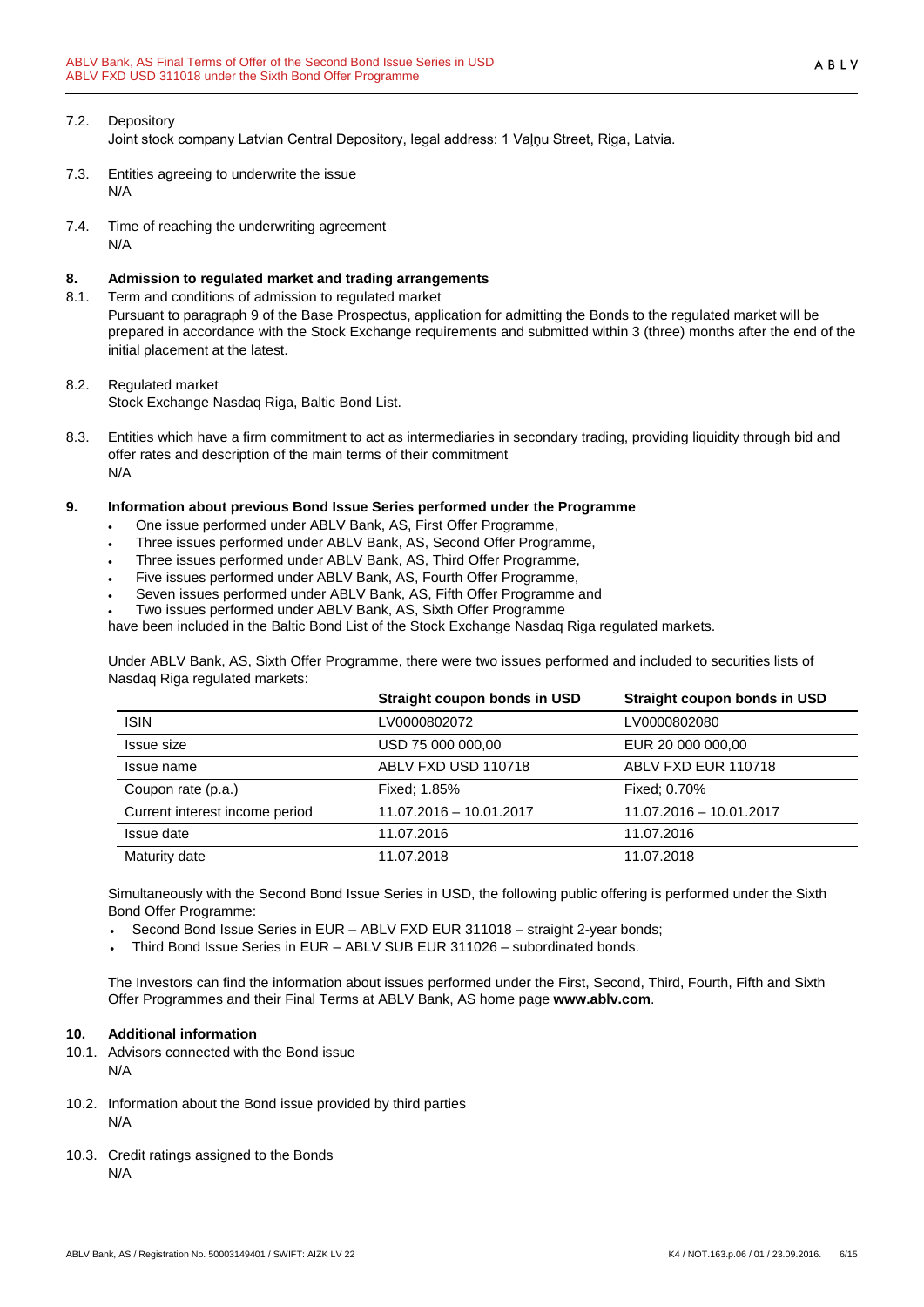| Name, surname           | <b>Position held</b>                                                   | <b>Signature</b> |  |
|-------------------------|------------------------------------------------------------------------|------------------|--|
| Ernests Bernis          | Chairman of the Board.<br>Chief Executive Officer (CEO)                |                  |  |
| Vadims Reinfelds        | Deputy Chairman of the Board,<br>Deputy Chief Executive Officer (dCEO) |                  |  |
| Māris Kannenieks        | Member of the Board.<br>Chief Financial Officer (CFO)                  |                  |  |
| Edgars Pavlovičs        | Member of the Board.<br>Chief Risk Officer (CRO)                       |                  |  |
| Aleksandrs Pāže         | Member of the Board,<br>Chief Compliance Officer (CCO)                 |                  |  |
| <b>Rolands Citajevs</b> | Member of the Board,<br>Chief Information Officer (CIO)                |                  |  |
| Romans Surnačovs        | Member of the Board,<br>Chief Operating Officer (COO)                  |                  |  |

The Final Terms were approved at ABLV Bank, AS Board session on 19 September 2016.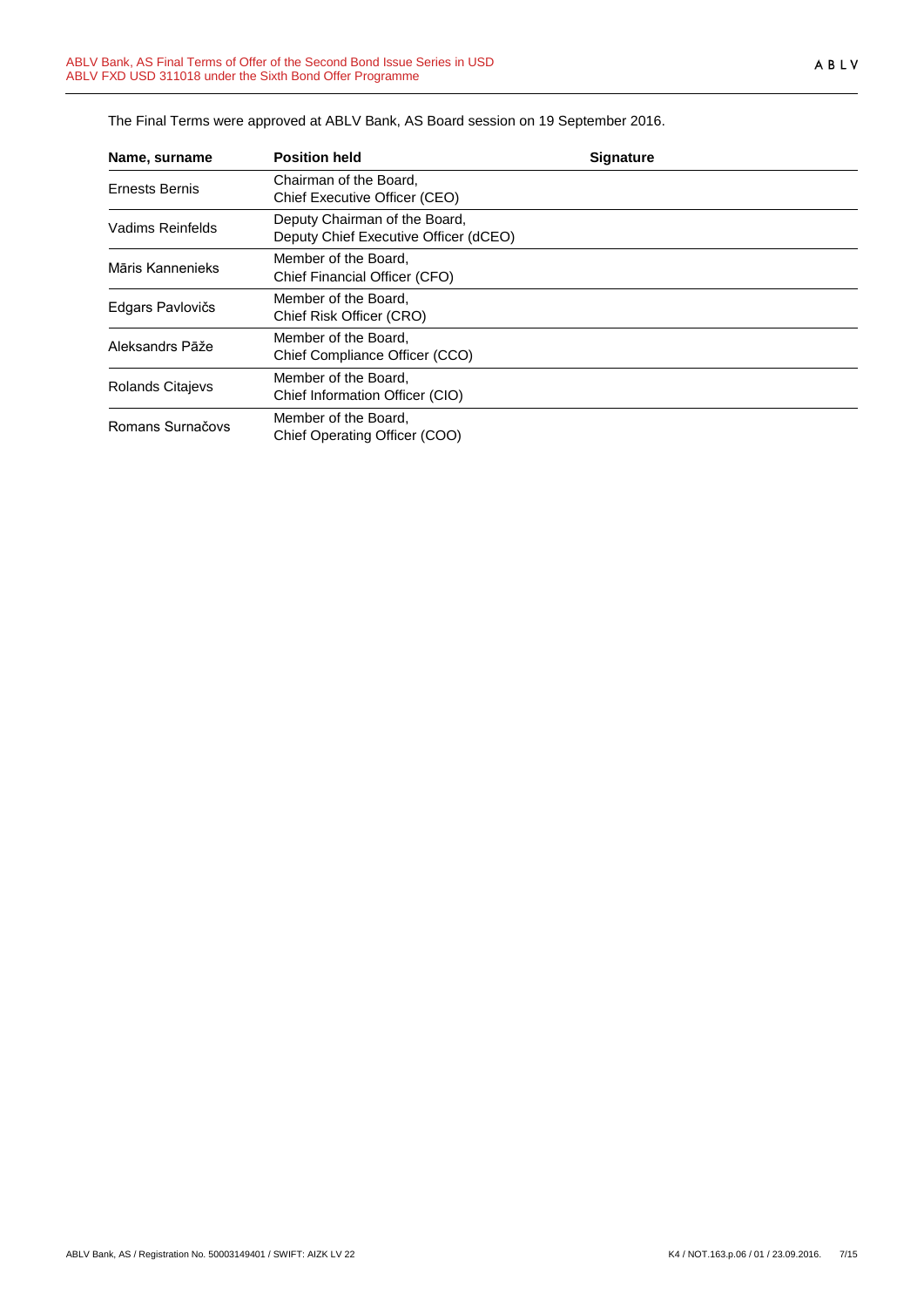#### Summary of the Bond issue

A.1

Appendix 1

ABLV

Section A. Introduction and warnings

The summary shall be deemed the introduction of the Base Prospectus.

Any decision on investing in the Bonds shall be based on the Investor's judgement on the whole Base Prospectus and the respective Final Terms of the Bond issue.

Should any claim be lodged to a court regarding the information provided in the Base Prospectus, if necessary, the Investor lodging the claim to a court in accordance with normative acts of the respective member state shall cover the costs of translating the Base Prospectus before the proceedings are initiated.

The persons responsible for the information provided in the Base Prospectus, including persons that translated the same and applied for its notification, may be held civilly liable only where the summary is misleading, inaccurate, or inconsistent with other sections of the Base Prospectus, or fails to provide the most essential information that would aid the Investors when considering whether to invest in the Bonds.

|      | Section B. Issuer                                                                                                                          |                                                                                                                                                                                                                                                                                                                                                   |  |  |  |
|------|--------------------------------------------------------------------------------------------------------------------------------------------|---------------------------------------------------------------------------------------------------------------------------------------------------------------------------------------------------------------------------------------------------------------------------------------------------------------------------------------------------|--|--|--|
| B.1  | Legal and commercial<br>name of the Issuer                                                                                                 | ABLV Bank, AS.                                                                                                                                                                                                                                                                                                                                    |  |  |  |
| B.2  | The domicile and legal<br>form of the Issuer, the<br>legislation under which<br>the Issuer operates<br>and its country of<br>incorporation | ABLV Bank is a joint stock company registered in the Republic of Latvia, which carries out its<br>operations in accordance with the Republic of Latvia legal acts, the European Union normative<br>acts, and the issued licence that allows rendering all financial services stated in the Credit<br>Institution Law.                             |  |  |  |
| B.3  | Description of, and key<br>factors relating to, the<br>nature of the Issuer's<br>current operations and<br>its principal activities        | Major lines of ABLV Bank business are rendering of tailored services to private and corporate<br>customers in Latvia, as well as export of high-quality financial services to foreign customers from<br>the EEA and CIS states. The Issuer's place of rendering the services is the Republic of Latvia.                                           |  |  |  |
| B.4a | Description of the most<br>significant recent<br>trends affecting the<br>Issuer and the<br>industries in which it<br>operates              | As at the day of producing the Final Terms, there is no information on any detected trends that<br>might have significant negative effect on operations of ABLV Bank, AS, or the banking sector in<br>2016. In 2016, liquidity and capitalization level in the banking sector remain high.<br>ABLV Bank, AS plans gradual natural growth in 2016. |  |  |  |
| B.4b | Description of any<br>known trends affecting<br>the Issuer and the<br>industries in which it<br>operates                                   | As at the day of producing the Final Terms, there is no information on any detected trends,<br>events, claims, or obligations that might have significant negative effect on further operations of<br>ABLV Bank, AS or the Republic of Latvia credit institution sector.                                                                          |  |  |  |

The information provided in the table below completely matches that presented in ABLV Bank consolidated report for H1 2016.

|     |                          |    | No Company                                             | Country<br><b>of</b><br>Incorpo-<br>ration | Registration<br>number | Business profile capital (%)  | Share in the<br>entity's | entity's<br>capital<br>with voting<br>rights (%) |
|-----|--------------------------|----|--------------------------------------------------------|--------------------------------------------|------------------------|-------------------------------|--------------------------|--------------------------------------------------|
|     |                          | 1. | ABLV Bank, AS                                          | LV                                         | 50003149401            | Financial<br>services         | 100                      | 100                                              |
| B.5 | Issuer's position within | 2. | ABLV Bank Luxembourg,<br>S.A.                          | LU                                         | B 162048               | Financial<br>services         | 100                      | 100                                              |
|     | the group                | 3. | <b>ABLV Consulting Services,</b><br>AS                 | LV                                         | 40003540368            | Consulting<br>services        | 100                      | 100                                              |
|     |                          | 4. | <b>ABLV Advisory Services</b>                          | LV                                         | 40103964811            | Consulting<br><b>Services</b> | 100                      | 100                                              |
|     |                          | 5. | <b>ABLV Corporate Services</b><br>Holding Company, SIA | LV                                         | 40103799987            | Holding<br>company            | 100                      | 100                                              |
|     |                          | 6. | <b>ABLV Corporate Services,</b><br><b>SIA</b>          | LV                                         | 40103283479            | Consulting<br>services        | 100                      | 100                                              |
|     |                          | 7. | <b>ABLV Corporate Services,</b><br><b>LTD</b>          | <b>CY</b>                                  | HE273600               | Consulting<br>services        | 100                      | 100                                              |
|     |                          |    |                                                        |                                            |                        |                               |                          |                                                  |

**Share in the**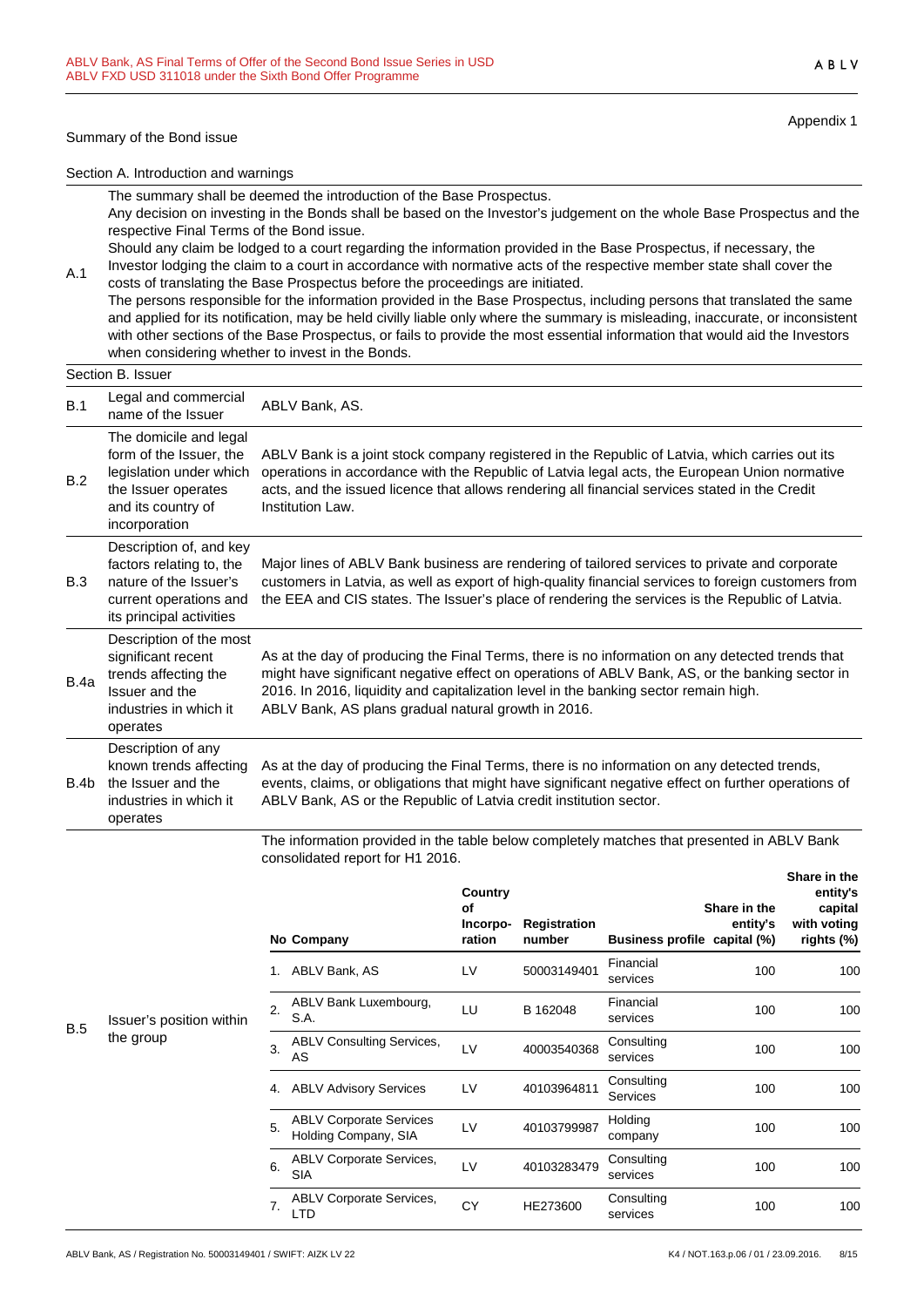|                                              | Country<br>οf<br>Incorpo- | Registration | <b>Business</b>                                                | Share in the<br>entity's | Share in the<br>entity's<br>capital<br>with voting |
|----------------------------------------------|---------------------------|--------------|----------------------------------------------------------------|--------------------------|----------------------------------------------------|
| No Company                                   | ration                    | number       | profile                                                        | capital (%)              | rights (%)                                         |
| Pillar Holding Company, KS<br>8.             | LV                        | 40103260921  | Holding<br>company                                             | 100                      | 100                                                |
| 9. Pillar, SIA                               | LV                        | 40103554468  | Holding<br>company                                             | 100                      | 100                                                |
| 10. Pillar 2, 12 & 14, SIA                   | LV                        | 50103313991  | Real estate<br>transactions                                    | 100                      | 100                                                |
| 11. Pillar 3, SIA                            | LV                        | 40103193067  | Real estate<br>transactions                                    | 100                      | 100                                                |
| 12. Pillar 4 & 6, SIA                        | LV                        | 40103210494  | Real estate<br>transactions                                    | 100                      | 100                                                |
| 13. Pillar 7 & 8, SIA                        | LV                        | 40103240484  | Real estate<br>transactions                                    | 100                      | 100                                                |
| 14. Pillar 9, SIA                            | LV                        | 40103241210  | Real estate<br>transactions                                    | 100                      | 100                                                |
| 15. Pillar 11, SIA                           | LV                        | 40103258310  | Real estate<br>transactions                                    | 100                      | 100                                                |
| 16. Pillar 18, SIA                           | LV                        | 40103492079  | Real estate<br>transactions                                    | 100                      | 100                                                |
| 17. Pillar 19, SIA                           | LV                        | 40103766952  | Real estate<br>transactions                                    | 100                      | 100                                                |
| 18. Pillar 20, SIA                           | LV                        | 40103903056  | Real estate<br>transactions                                    | 100                      | 100                                                |
| 19. Pillar 21, SIA                           | LV                        | 40103929286  | Real estate<br>transactions                                    | 100                      | 100                                                |
| 20. Pillar 22, SIA                           | LV                        | 50103966301  | Real estate<br>transactions                                    | 100                      | 100                                                |
| 21. Pillar Investment Group, SIA LV          |                           | 50003831571  | Holding<br>companies<br>activities                             | 88                       | 88                                                 |
| 22. Pillar Investment 1, SIA                 | LV                        | 50103247681  | Own Real Estate<br>Management                                  | 88                       | 88                                                 |
| 23. Pillar Investment 2, SIA                 | LV                        | 40103963977  | Own Real Estate<br>Management                                  | 88                       | 88                                                 |
| 24. Pillar Investment 3, SIA                 | LV                        | 50103994841  | Own Real Estate<br>Management                                  | 88                       | 88                                                 |
| 25. Pillar Management, SIA                   | LV                        | 40103193211  | Real estate<br>transactions                                    | 100                      | 100                                                |
| 26. Pillar Architekten, SIA                  | LV                        | 40103437217  | Designing and<br>authorship<br>supervision                     | 100                      | 100                                                |
| 27. Pillar RE Services, SIA                  | LV                        | 40103731804  | Parking place<br>services                                      | 100                      | 100                                                |
| 28. Pillar Contractor, SIA                   | LV                        | 40103929498  | Management<br>and coordination<br>of construction<br>processes | 100                      | 100                                                |
| 29. New Hanza City, SIA                      | LV                        | 40103222826  | Infrastructure<br>maintenance                                  | 100                      | 100                                                |
| 30. NHC Utilities, SIA                       | LV                        | 40103693339  | Infrastructure<br>management                                   | 100                      | 100                                                |
| ABLV Asset Management,<br>31.<br><b>IPAS</b> | LV                        | 40003814724  | Financial<br>services                                          | 90                       | 100                                                |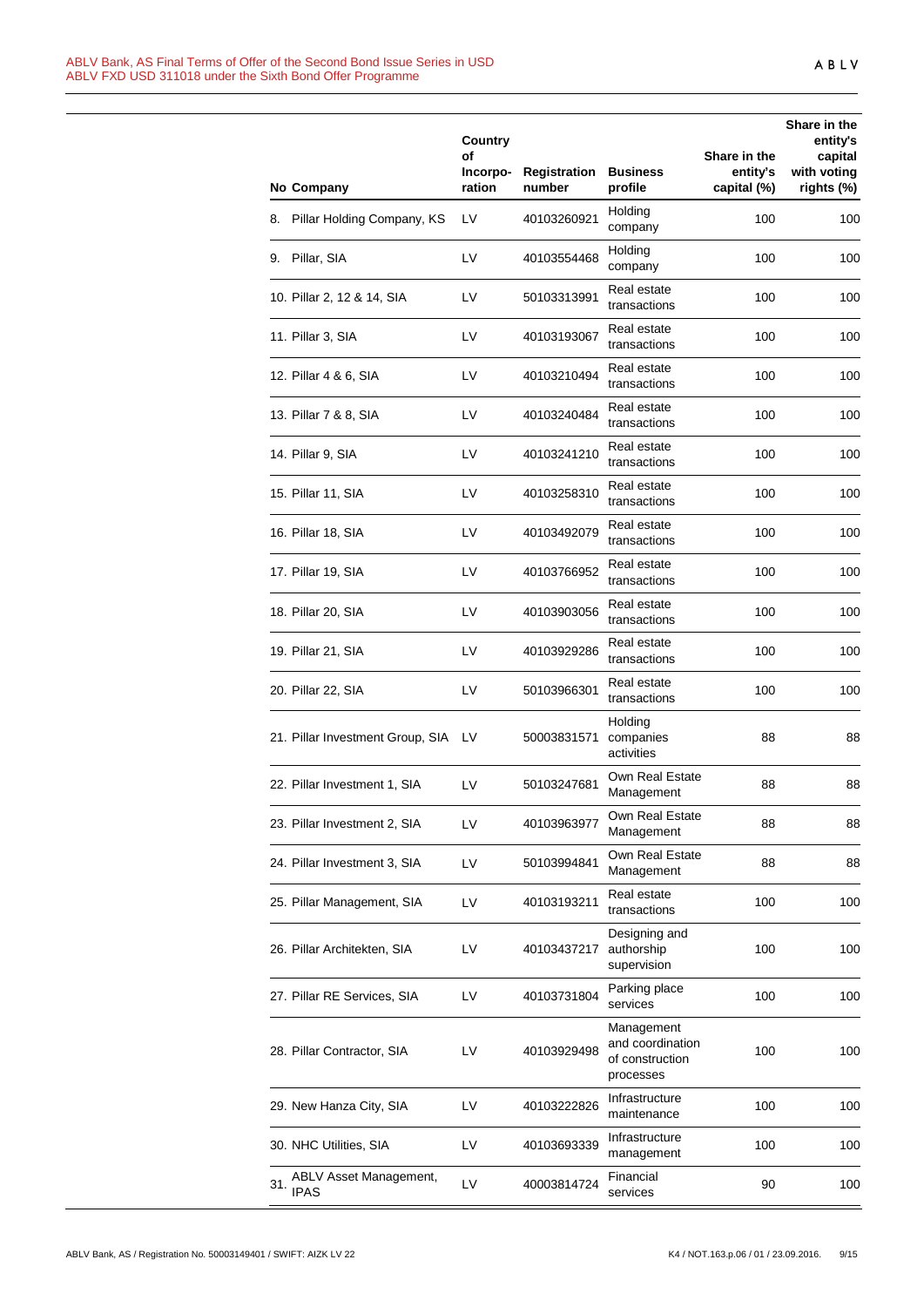|     |                                                                                                                                                                                                 | 32. ABLV Capital Markets, IBAS                                                       | <b>LV</b> | 40003814705 | Financial<br>services               | 90  | 100    |
|-----|-------------------------------------------------------------------------------------------------------------------------------------------------------------------------------------------------|--------------------------------------------------------------------------------------|-----------|-------------|-------------------------------------|-----|--------|
|     |                                                                                                                                                                                                 | <b>ABLV Private Equity</b><br>33<br>Management, SIA                                  | LV        | 40103286757 | Investment<br>project<br>management | 100 | 100    |
|     |                                                                                                                                                                                                 | 34. PEM 1, SIA                                                                       | <b>LV</b> | 40103551353 | Electricity<br>generation           | 100 | 100    |
|     |                                                                                                                                                                                                 | <b>ABLV Private Equity Fund</b><br>35<br>2010, KS                                    | LV        | 40103307758 | Investment<br>activities            | 100 | 100    |
|     |                                                                                                                                                                                                 | Interest in ABLV Bank, in percentage terms of the voting shares, as at 30 June 2016: |           |             |                                     |     |        |
|     |                                                                                                                                                                                                 | Ernests Bernis and Nika Berne (direct and indirect interest)                         |           |             |                                     |     | 43.27% |
|     |                                                                                                                                                                                                 | Olegs Fils (indirect interest)                                                       |           |             |                                     |     | 43.28% |
| B.6 | Issuer's shareholders                                                                                                                                                                           | 15 legal entities and 119 individuals                                                |           |             |                                     |     | 13.45% |
|     | Shareholders of ABLV Bank, AS, voting shares have no different voting rights.<br>ABLV Bank, AS is controlled by its shareholders pursuant to the procedures set forth in the<br>Commercial Law. |                                                                                      |           |             |                                     |     |        |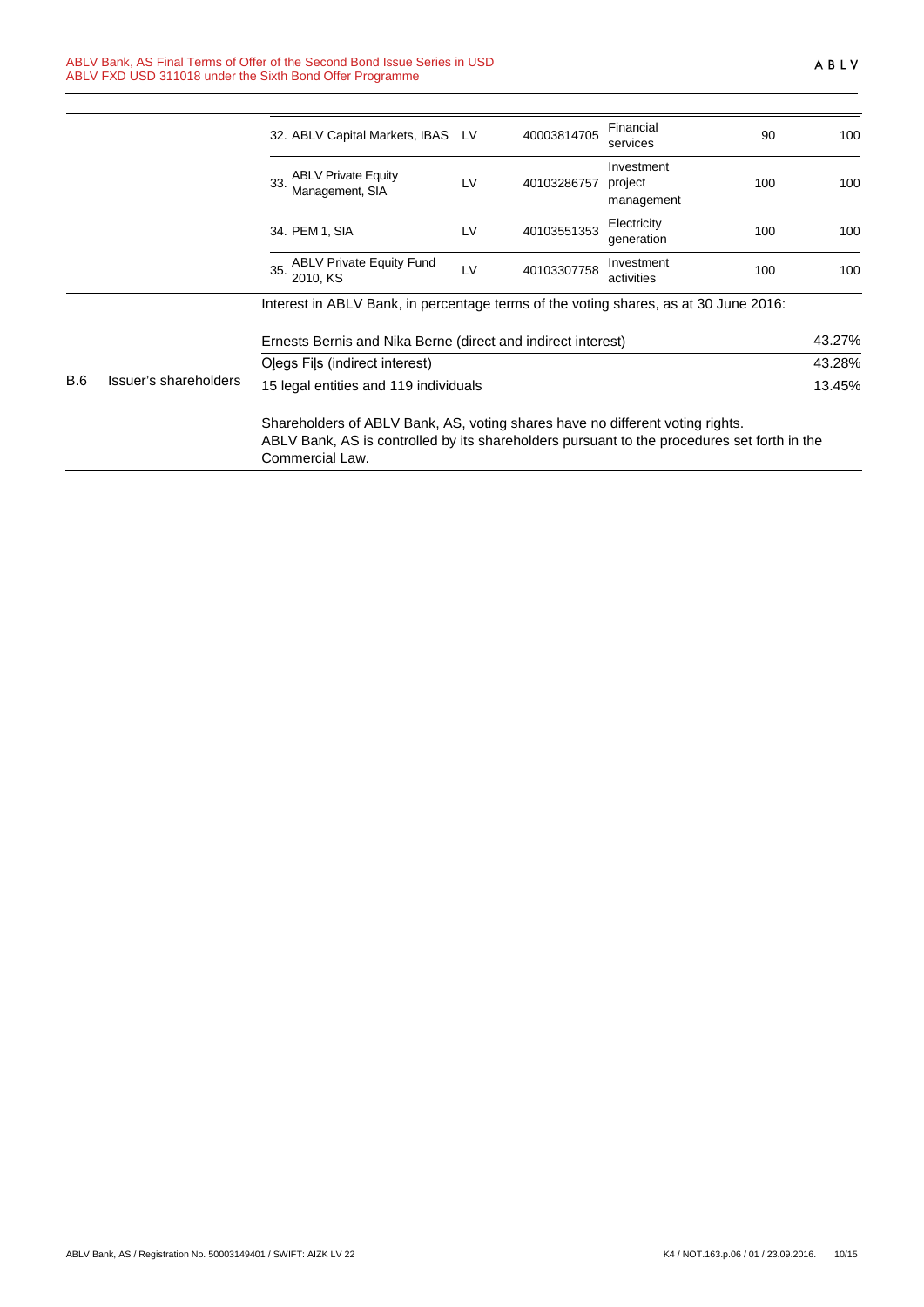|            |                       |                                                                       | 30.06.2016.              | 31.12.2015.     |
|------------|-----------------------|-----------------------------------------------------------------------|--------------------------|-----------------|
|            |                       | <b>Assets</b>                                                         | <b>EUR '000</b>          | <b>EUR '000</b> |
|            |                       | Cash and deposits with central banks                                  | 226 631                  | 448 187         |
|            |                       | Balances due from credit institutions                                 | 686 502                  | 671 772         |
|            |                       | Derivatives                                                           | 63                       | 121             |
|            |                       | Financial assets at fair value through profit or loss                 | 19 444                   | 22 286          |
|            |                       | Available-for-sale financial assets                                   | 1 200 373                | 1780 554        |
|            |                       | Loans                                                                 | 985 428                  | 873 499         |
|            |                       | Held-to-maturity investments                                          | 957 329                  | 965 253         |
|            |                       | Investments in subsidiaries                                           | 108 586                  | 111 266         |
|            |                       | Investments in associates                                             | 8770                     | 8770            |
|            |                       | Investment properties                                                 | 25 063                   | 25 069          |
|            |                       | Property and equipment                                                | 9667                     | 9529            |
|            |                       | Intangible assets                                                     | 5719                     | 6036            |
|            |                       | Current corporate income tax receivables                              | 2 8 0 4                  | 3 0 4 2         |
|            |                       | Deferred corporate income tax                                         | $\overline{\phantom{0}}$ |                 |
|            |                       | Repossessed real estate                                               |                          |                 |
|            |                       | Other assets                                                          | 6922                     | 2737            |
|            |                       | <b>Total assets</b>                                                   | 4 243 301                | 4 928 121       |
|            |                       |                                                                       |                          |                 |
|            |                       | <b>Liabilities</b>                                                    |                          |                 |
|            |                       | Derivatives                                                           | 18                       | 365             |
|            |                       | Balances held with Bank of Latvia                                     | 50 000                   | 180 072         |
| <b>B.7</b> | Financial information | Demand deposits from credit institutions                              | 50 498                   | 63 294          |
|            |                       | Deposits                                                              | 3 251 345                | 3793192         |
|            |                       | Current corporate income tax liabilities                              |                          |                 |
|            |                       | Other liabilities                                                     | 13 979                   | 35 072          |
|            |                       | Deferred corporate income tax                                         | 652                      | 1 0 0 1         |
|            |                       | <b>Issued securities</b>                                              | 565 817                  | 558 411         |
|            |                       | Subordinated deposits                                                 | 15 387                   | 15 2 61         |
|            |                       | <b>Total liabilities</b>                                              | 3 947 696                | 4 646 668       |
|            |                       | Shareholders' equity                                                  |                          |                 |
|            |                       | Paid-in share capital                                                 | 38 000                   | 35 300          |
|            |                       | Share premium                                                         | 132 423                  | 96918           |
|            |                       | Reserve capital and other reserves                                    | 2 1 3 4                  | 2 1 3 4         |
|            |                       | Fair value revaluation reserve of available-for-sale financial assets | 8978                     | 9497            |
|            |                       | Retained earnings brought forward                                     | 68769                    | 68 565          |
|            |                       | Retained earnings for the period                                      | 45 301                   | 69 039          |
|            |                       | Attributable to the equity holders of the bank                        | 295 605                  | 281 453         |
|            |                       | <b>Non-controlling interests</b>                                      | $\overline{\phantom{0}}$ |                 |
|            |                       | Total shareholders' equity                                            | 295 605                  | 281 453         |
|            |                       | Total liabilities and shareholders' equity                            | 4 243 301                | 4 928 121       |
|            |                       | <b>Memorandum items</b>                                               |                          |                 |
|            |                       | Contingent liabilities                                                | 9 3 0 0                  | 9516            |
|            |                       | Financial commitments                                                 | 83716                    | 68 907          |
|            |                       |                                                                       |                          |                 |

## **Statements of financial position as at 30 June 2016 and 31 December 2015**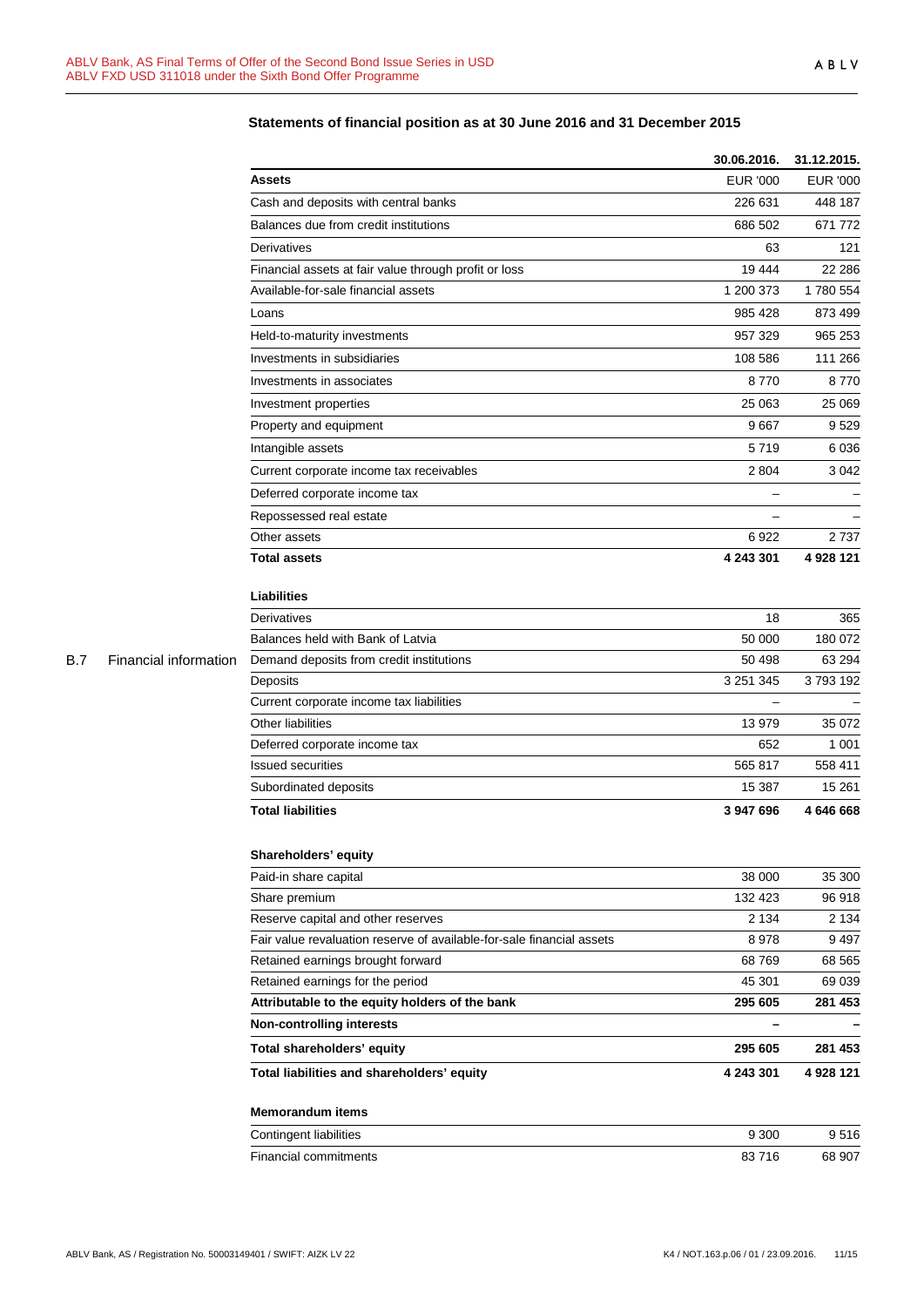| <b>B.15</b><br><b>B.16</b> | activities<br>Control over the<br>Issuer                                                                                          | ABLV Bank principal activities are rendering of financial services.<br>N/A                                                                                                                                                                                                                                                                                                                                                                                                                                                                                                                                                                                                                                                                                                                                                                                                                                                                                               |
|----------------------------|-----------------------------------------------------------------------------------------------------------------------------------|--------------------------------------------------------------------------------------------------------------------------------------------------------------------------------------------------------------------------------------------------------------------------------------------------------------------------------------------------------------------------------------------------------------------------------------------------------------------------------------------------------------------------------------------------------------------------------------------------------------------------------------------------------------------------------------------------------------------------------------------------------------------------------------------------------------------------------------------------------------------------------------------------------------------------------------------------------------------------|
| <b>B.14</b>                | Issuer's position<br>within the group<br>Issuer's principal                                                                       | ABLV Bank is not dependent upon other entities within the ABLV Bank group.                                                                                                                                                                                                                                                                                                                                                                                                                                                                                                                                                                                                                                                                                                                                                                                                                                                                                               |
|                            |                                                                                                                                   | Recently there were no other events particular to ABLV Bank which are to a material extent<br>relevant to the evaluation of the Issuer's solvency.                                                                                                                                                                                                                                                                                                                                                                                                                                                                                                                                                                                                                                                                                                                                                                                                                       |
| <b>B.13</b>                | Events particular to<br>the Issuer which are<br>to a material extent<br>relevant to the<br>evaluation of the<br>Issuer's solvency | ABLV Bank is convinced that the sanctions set forth in the administrative agreement will have no<br>material impact on the Bank's financial status and earning capacity. On the contrary, the Bank will<br>consequently improve its internal control system in the AML (anti money laundering) area following<br>the current international best practice, as well as good reputation of the Bank will be promoted.                                                                                                                                                                                                                                                                                                                                                                                                                                                                                                                                                       |
|                            |                                                                                                                                   | The parties to the administrative agreement have agreed upon further measures that the Bank<br>committed to take in full within the set terms in order to improve the internal control system and to<br>strengthen its efficiency. The Bank has already refused cooperation with some clients which might<br>cause inadequate risk in terms of the current requirements, and strict assessment of the clients is<br>continued. Moreover, the number of compliance officers has been substantially increased and the<br>capacity of respective structural units has been strengthened. ABLV Bank also plans to invest not<br>less than EUR 6.5 million in improving the internal control system.                                                                                                                                                                                                                                                                          |
|                            |                                                                                                                                   | During the inspections, the FCMC considered that the Bank had not paid sufficient attention to the<br>client's untypically large, complex or interrelated transactions and also had not performed intense<br>supervision of some clients' transactions under the enhanced due diligence. The FCMC<br>conclusions, made during the inspections, regarding the deficiencies in the Bank's internal control<br>system in the field of the prevention of money laundering and terrorism financing concern<br>previously executed clients' transactions and their documentation, and the Bank currently applies<br>necessary measures to eliminate those deficiencies.                                                                                                                                                                                                                                                                                                        |
|                            |                                                                                                                                   | In 2015, the FCMC performed several inspections at the Bank to verify the compliance with the<br>requirements of the Credit Institution Law and the Law on the Prevention of Money Laundering and<br>Terrorism Financing, following which there was administrative matter initiated on 18 December<br>2015. On 26 May 2016, the Financial and Capital Market Commission and ABLV Bank entered into<br>the administrative agreement regarding the violations detected under the FCMC inspections, which<br>is aimed at improving the functioning of the Bank's internal control system. Taking into account that<br>ABLV Bank currently complies with all regulatory requirements and continues improvement of its<br>internal control system, a fine of EUR 3.17 million (which corresponds to 2.5% of the Bank's total<br>income for the year) is applied to the Bank and warning is given to the responsible Member of the<br>Bank's Board according to the agreement. |
| <b>B.12</b>                | Issuer's equity<br>Forecasts regarding<br>the Issuer                                                                              | There are no significant changes in the financial or trading position of ABLV Bank detected<br>subsequent to the period covered by the historical financial information.                                                                                                                                                                                                                                                                                                                                                                                                                                                                                                                                                                                                                                                                                                                                                                                                 |
| B.11                       |                                                                                                                                   | As at 30 June 2016, ABLV Bank equity equaled EUR 325.2 million.<br>ABLV Bank forecasts contain no adverse changes since the date of its last published audited<br>financial statements.                                                                                                                                                                                                                                                                                                                                                                                                                                                                                                                                                                                                                                                                                                                                                                                  |
| <b>B.10</b>                | Qualifications in the<br>audit report on the<br>financial information                                                             | ABLV Bank audited financial report for H1 2016 contains no auditors' qualifications or disclaimers.<br>ABLV Bank meets equity requirements set forth in the legal acts.                                                                                                                                                                                                                                                                                                                                                                                                                                                                                                                                                                                                                                                                                                                                                                                                  |
| <b>B.9</b>                 | Profit forecast                                                                                                                   | ABLV Bank made no profit forecasts for the following periods of operations.                                                                                                                                                                                                                                                                                                                                                                                                                                                                                                                                                                                                                                                                                                                                                                                                                                                                                              |
|                            |                                                                                                                                   | The above information addresses a hypothetical situation and, therefore, does not represent the<br>Issuer's actual financial position or results.                                                                                                                                                                                                                                                                                                                                                                                                                                                                                                                                                                                                                                                                                                                                                                                                                        |
| <b>B.8</b>                 | Key pro forma<br>financial information                                                                                            | In 2016, ABLV Bank will continue the work on strengthening the compliance and risk management<br>functions. A number of projects aimed at automation of supervision processes is planned to be<br>accomplished. Tense situation in financial markets and target regions of ABLV Bank, as well as<br>growing requirements of different supervisory institutions, do not allow expecting the business<br>development to be as rapid as in previous years, but since ABLV Bank business model is efficient<br>and risk management - strong and elaborate, the results can be forecasted to be similar to those<br>in 2015.                                                                                                                                                                                                                                                                                                                                                  |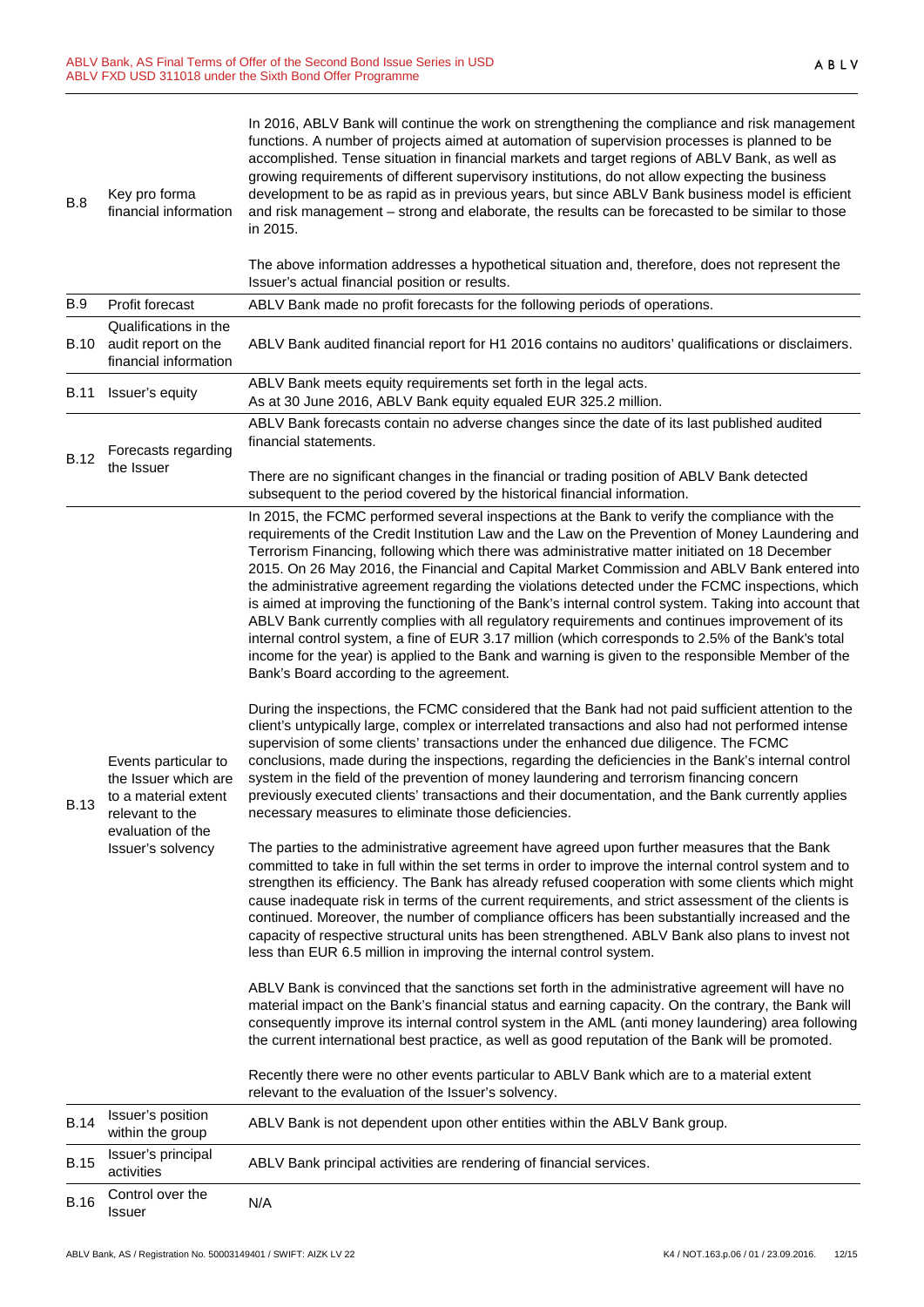| <b>B.17</b>   | Credit ratings<br>assigned to the<br>Issuer's debt<br>securities            | ABLV Bank is not assigned credit ratings by credit rating agencies registered and / or certified in<br>accordance with Regulation No 1060/2009 on credit rating agencies.                                                                                                                                                                                                                                                                                                                                                                                                                                                                                                                                                                                                                                                                                                                                                                                                                                                                                                                                                                |
|---------------|-----------------------------------------------------------------------------|------------------------------------------------------------------------------------------------------------------------------------------------------------------------------------------------------------------------------------------------------------------------------------------------------------------------------------------------------------------------------------------------------------------------------------------------------------------------------------------------------------------------------------------------------------------------------------------------------------------------------------------------------------------------------------------------------------------------------------------------------------------------------------------------------------------------------------------------------------------------------------------------------------------------------------------------------------------------------------------------------------------------------------------------------------------------------------------------------------------------------------------|
| $B.18 - B.50$ |                                                                             | N/A                                                                                                                                                                                                                                                                                                                                                                                                                                                                                                                                                                                                                                                                                                                                                                                                                                                                                                                                                                                                                                                                                                                                      |
|               | Section C. Securities                                                       |                                                                                                                                                                                                                                                                                                                                                                                                                                                                                                                                                                                                                                                                                                                                                                                                                                                                                                                                                                                                                                                                                                                                          |
| C.1           | <b>Bond details</b>                                                         | Bonds issued under the Second Bond Issue Series in USD - ABLV FXD USD 311018<br>(ISIN LV0000802163) are dematerialized bearer securities without restraint on alienation.                                                                                                                                                                                                                                                                                                                                                                                                                                                                                                                                                                                                                                                                                                                                                                                                                                                                                                                                                                |
| C.2           | Currency of the Bond<br>issue                                               | USD (US dollars)                                                                                                                                                                                                                                                                                                                                                                                                                                                                                                                                                                                                                                                                                                                                                                                                                                                                                                                                                                                                                                                                                                                         |
| C.3           | Information about<br>shares issued                                          | N/A                                                                                                                                                                                                                                                                                                                                                                                                                                                                                                                                                                                                                                                                                                                                                                                                                                                                                                                                                                                                                                                                                                                                      |
| C.4           | Rights attached to the<br>shares issued                                     | N/A                                                                                                                                                                                                                                                                                                                                                                                                                                                                                                                                                                                                                                                                                                                                                                                                                                                                                                                                                                                                                                                                                                                                      |
| C.5           | Restrictions on the<br>free transferability of<br>the Bonds                 | The Bonds are freely transferrable securities that represent the Issuer's debt to the owners of the<br>Bonds without additional collateral. The Bonds are dematerialized bearer securities without<br>restraint on alienation - transferrable securities.                                                                                                                                                                                                                                                                                                                                                                                                                                                                                                                                                                                                                                                                                                                                                                                                                                                                                |
| C.6           | Admission of the<br>issued shares to<br>trading on a<br>regulated market    | N/A                                                                                                                                                                                                                                                                                                                                                                                                                                                                                                                                                                                                                                                                                                                                                                                                                                                                                                                                                                                                                                                                                                                                      |
| C.7           | Dividend policy                                                             | N/A                                                                                                                                                                                                                                                                                                                                                                                                                                                                                                                                                                                                                                                                                                                                                                                                                                                                                                                                                                                                                                                                                                                                      |
| C.8,<br>C.9   | Rights attached to<br>the Bonds                                             | Division of the Bonds into categories<br>The Bonds are not supposed to be divided into categories. Pursuant to these Final Terms, straight<br>Bonds are supposed to be issued.<br>Limitations to the rights attached to the Bonds<br>The Bonds are freely transferrable securities without restraint on their alienation.<br><b>Interest Rate</b><br>The Annual Interest Rate is fixed, and it is equal to 1.85% (p.a.).<br>The date from which interest becomes payable and the due dates for interest<br>The Interest Income shall be accrued starting from 31 October 2016. The Interest Income shall be<br>paid twice a year: on 31 October and 30 April, starting from 30 April 2017, ending on 31 October<br>2018.<br>Bond maturity date and repayment procedures<br>The Investor shall receive the Bond Face Value as a lump-sum payment on 31 October 2018.<br>Bond yield<br>Fixed rate is applied to the Bonds, and therefore the yield does not change.<br>Representatives of debt security holders<br>Holders of the debt securities may freely determine representatives for exercising the rights<br>attached to the Bonds. |
| C.10          | Interest payments<br>under securities<br>involving derivative<br>components | N/A                                                                                                                                                                                                                                                                                                                                                                                                                                                                                                                                                                                                                                                                                                                                                                                                                                                                                                                                                                                                                                                                                                                                      |
| C.11          | Admission of the<br>Bonds to the<br>regulated market                        | The Bonds are supposed to be admitted to the regulated market - Baltic Bond List of Nasdaq Riga<br>Stock Exchange.                                                                                                                                                                                                                                                                                                                                                                                                                                                                                                                                                                                                                                                                                                                                                                                                                                                                                                                                                                                                                       |
| C.12          | Minimum face value<br>of the issue                                          | Pursuant to paragraph 8.4 of the Base Prospectus, the Investor may not apply for purchasing less<br>than 1 (one) Bond.                                                                                                                                                                                                                                                                                                                                                                                                                                                                                                                                                                                                                                                                                                                                                                                                                                                                                                                                                                                                                   |
| $C.13 - C.22$ |                                                                             | N/A                                                                                                                                                                                                                                                                                                                                                                                                                                                                                                                                                                                                                                                                                                                                                                                                                                                                                                                                                                                                                                                                                                                                      |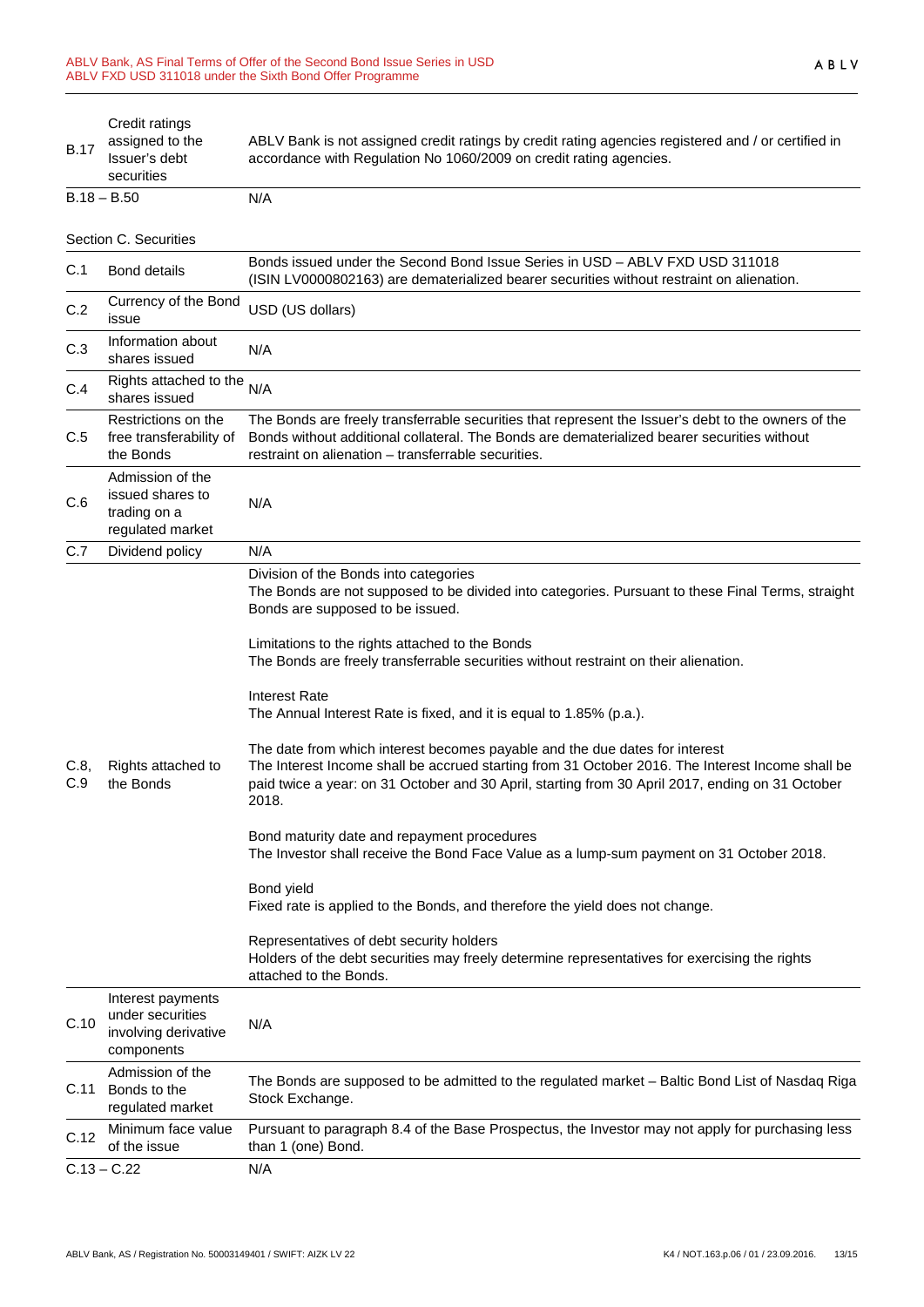|             | Section D. Risks                                            |                                                                                                                                                                                                                                                                                                                                                                                                                                                                                                                  |
|-------------|-------------------------------------------------------------|------------------------------------------------------------------------------------------------------------------------------------------------------------------------------------------------------------------------------------------------------------------------------------------------------------------------------------------------------------------------------------------------------------------------------------------------------------------------------------------------------------------|
|             |                                                             | In carrying out its operating activities, ABLV Bank is subject to various risks. Most significant risks<br>that may decrease the Issuer's ability to perform its obligations.                                                                                                                                                                                                                                                                                                                                    |
|             |                                                             | 1. Credit risk<br>Credit risk is exposure to potential losses in case of ABLV Bank counterparty or debtor<br>being unable to pay the contractual obligations to ABLV Bank.                                                                                                                                                                                                                                                                                                                                       |
| D.1,<br>D.2 | Key information<br>on the key risks                         | Liquidity risk<br>2.<br>Liquidity is ABLV Bank ability to maintain or ensure sufficient cash flow to meet the expected<br>(everyday) or sudden (critical) need for the same in order to provide financing for asset<br>growth or discharge the financial obligations in a due time. This means the ability to turn<br>assets into cash with minimal loss or ensure reasonably priced credit facilities.                                                                                                          |
|             |                                                             | Currency exchange rate fluctuation risk<br>3.<br>ABLV Bank is exposed to negative effects of fluctuations in the foreign currency exchange<br>rates on its financial position and cash flow.                                                                                                                                                                                                                                                                                                                     |
|             |                                                             | Interest rate risk<br>4.<br>Interest rate risk represents the adverse effect of the market interest rate fluctuations on<br>ABLV Bank financial performance.                                                                                                                                                                                                                                                                                                                                                     |
|             |                                                             | 5.<br>Non-financial risks<br>During the course of its operations, ABLV Bank encounters also non-financial risks<br>(including operational risk, reputational risk, etc.) with exposure to sudden loss. The cause<br>of such risks may be, for instance, clerical errors or fraud, break-downs in information<br>systems, insufficient internal control and procedures, etc.                                                                                                                                      |
|             |                                                             | <b>Competition risk</b><br>6.<br>As at the end of 2015, 86% of total deposits with ABLV Bank were the deposits placed by<br>foreign customers. Consequently, operations of the Issuer are only partly subject to<br>competition risk in the local market.                                                                                                                                                                                                                                                        |
|             |                                                             | Legislative risk<br>7.<br>The risk related to amendments in laws, regulations, and other legal acts, or to<br>implementation of new legal acts, which may result in reorientation of the Issuer's activities<br>or abandonment of particular lines of the Issuer's financial activities. This may have<br>consequent negative impact on the Issuer's earning capacity and stability.                                                                                                                             |
|             |                                                             | Risk factors associated with the Bond issue:                                                                                                                                                                                                                                                                                                                                                                                                                                                                     |
| D.3         | Information on the<br>risks specific to the<br><b>Bonds</b> | Liquidity risk<br>1.<br>Listing of the Bonds in the Baltic Bond List of Stock Exchange Nasdaq Riga does not<br>guarantee liquidity of the Bonds, and therefore the Investor should assess potential risk of<br>limited possibilities of selling the Bonds in the secondary market due to insufficient interest<br>of other market players. If there is no sufficient interest in the secondary market (liquidity<br>shortfall), it may be difficult for the Investor to sell the Bonds at adequate market price. |
|             |                                                             | Price risk<br>2.<br>Price of the Bonds in the secondary market may fluctuate in accordance with the Investors'<br>interest, which can be affected by macroeconomic processes, events concerning one or<br>several Investors, and also, inter alia, events concerning the Issuer. The Investors'<br>opportunities of gaining profit may vary accordingly from time to time.                                                                                                                                       |
|             |                                                             | 3.<br>Legislative risk<br>The risk related to amendments in legislation, regulations and other legal acts, or to<br>implementation of new legal acts, which may cause additional expenses or reduce return on<br>investment. This risk also covers possible changes in applicable tax assessment and<br>withholding procedures.                                                                                                                                                                                  |
| $D.4 - D.6$ |                                                             | N/A                                                                                                                                                                                                                                                                                                                                                                                                                                                                                                              |
|             | Section E. Offer                                            |                                                                                                                                                                                                                                                                                                                                                                                                                                                                                                                  |
|             | $E.1 - E.2a$                                                | N/A                                                                                                                                                                                                                                                                                                                                                                                                                                                                                                              |
| E.2b        | Reasons for the<br>Bond offer                               | Objective of offering the Bond Issue Series shall be raising of funds that the Issuer will use for<br>financing its operating activities, including without limitation:<br>improvement of the ABLV Bank assets' and liabilities' distribution into maturity bands;<br>$\bullet$                                                                                                                                                                                                                                  |

• improvement of the ABLV Bank assets' and liabilities' distribution into maturity bands;

• increase and maintenance of the liquidity level required for activities of ABLV Bank.